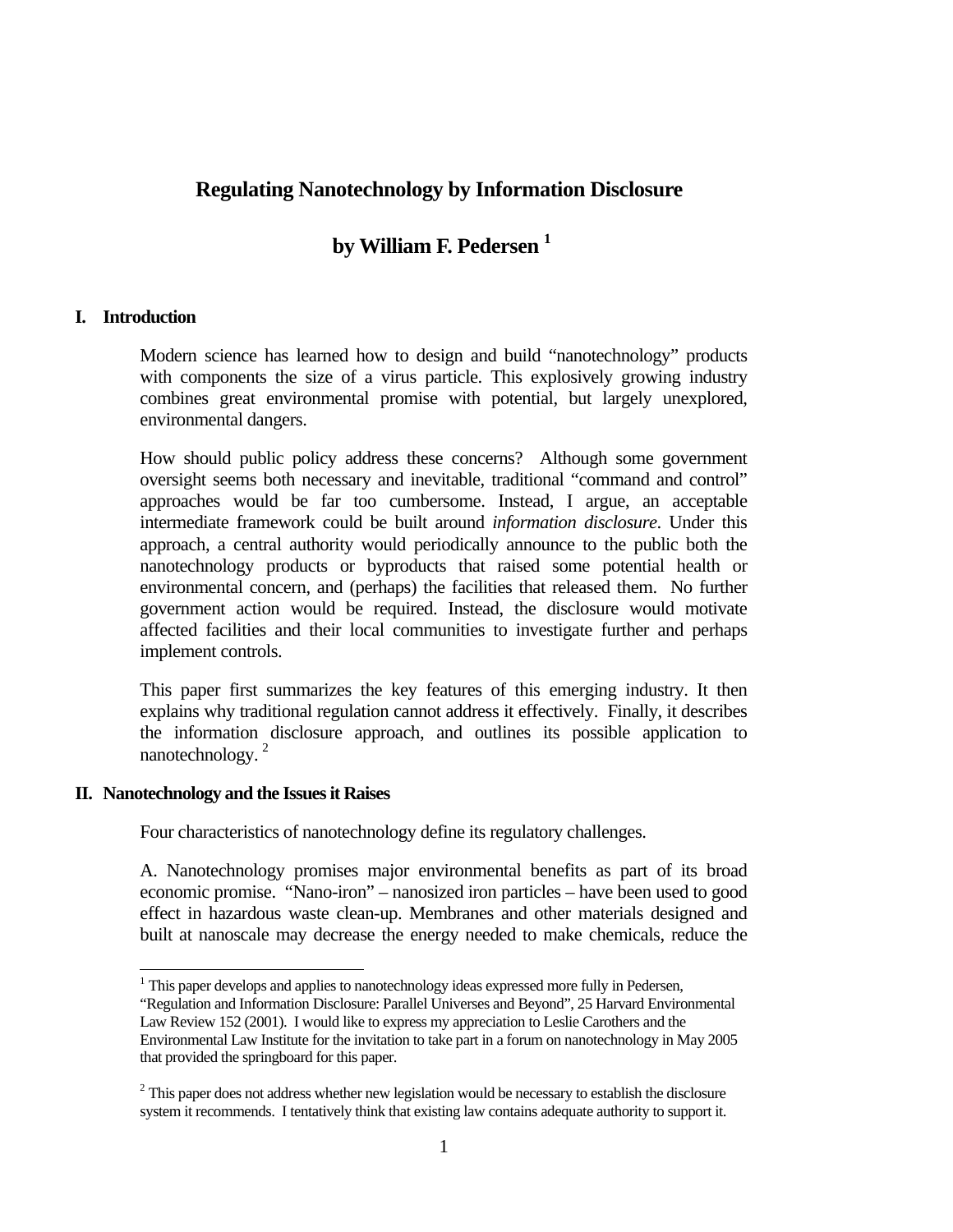cost of water purification and desalination, and lead to far more efficient fuel cells, lights, solar photovoltaic cells, and hydrogen storage matrices – all vital elements of any strategy to reduce greenhouse gas emissions.

B. EPA has already concluded that exposure to nano-sized particulates can endanger human health and the environment. Though motor vehicles, power plants, and other sources already produce huge quantities of nanoparticles, nanoparticles built to a specific design might well present unique concerns. Nanotubes, for example, can have troubling similarities to asbestos fibers.

C. We currently know very little about nanotechnology's potential health and environmental dangers. Indeed, there is no scientific consensus on the test methods and analytical protocols to which studies of such matters should conform.

D. U.S. sales of nanotechnology products exceeded \$200 million in 2002 and are rising by 33% a year. The National Science Foundation estimates the world-wide nanotechnology market might reach a trillion dollars a year by 2015. Not surprisingly, the United States, the European Union, and Japan have all identified nanotech as a strategic industry and provide major public support to its development.

## **III. Currently Debated Approaches to Nanotechnology and the Environment**

Most discussion of nanotechnology and the environment has focused on improving the data base, subjecting nanotechnology to traditional regulation, and requiring notice to EPA of new nanotechnology products. These approaches do not add up to a coherent framework either alone or in combination.

### A. Creating a Data Base

All stakeholders in the nanotechnology debate - from environmental groups to the chemical industry – accept the pressing need to develop a data base of nanotech studies, to establish standardized test methods and analytical protocols, and to fund research on health and safety issues.

However, such new knowledge will have practical value only if it leads to informed judgments that certain potential risks warrant control, while others do not. Generating more data will promote those decisions only in a general and unfocused way. Some additional mechanism seems needed to bring such questions to the point.

### B. Traditional Regulation

Many different provisions of current regulatory law might conceivably apply to nanotechnology. But broad or rapid reliance on these provisions seem entirely unsuited to the nature of this field.

Our regulatory system sometimes requires pre-market approval of sensitive products like drugs or pesticides, or pre-construction permitting of major pollution sources. Almost no-one believes the likely dangers of nanotechnology are big enough to justify the delays in economic and technical progress that would attend the imposition of such requirements.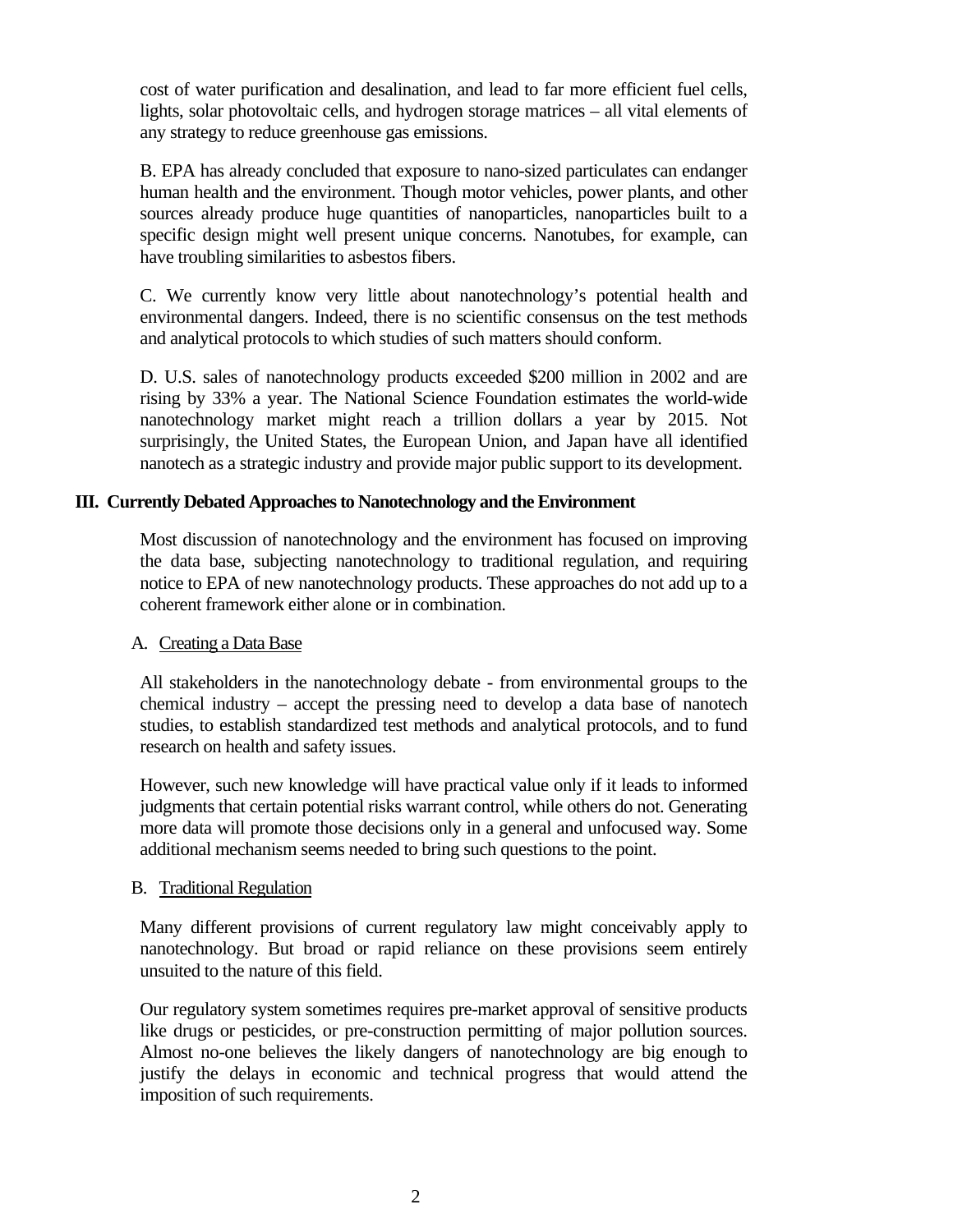Regulation of existing activities need not cause such delays. But such regulations take a minimum of three years to issue, measured from the beginning of focused analysis to issuance of the final legal command. Once issued, they can only be amended by the same process. Moreover, they only apply to certain specific "problems", which they define to the exclusion of other concerns.

Such crude slow tools seem almost perfectly mis-matched to nanotechnology, where very little is known at present, where both the industry and our knowledge of it will change rapidly for the foreseeable future, and where the range of possible problems is both very broad and very ill-defined.

### C. Premanufacture Notice

Section 5 of the Toxic Substances Control  $Act<sup>3</sup>$  requires those who introduce into commerce a "chemical substance" not in use in 1976, or who initiate a "significant new use" of an existing chemical, to give prior notice to EPA. EPA may then forbid or condition the new use. If EPA takes no action, marketing may proceed.

Many have suggested application of these "premanufacture notice" (PMN) provisions to nanotechnology products. That would raise legal questions. However, management issues somewhat analogous to those that make traditional regulation impracticable seem the more pressing deterrent. How similar to each other would two nanotech products need to be in order to be covered by a single PMN? And how would EPA evaluate the notices it would receive? Since nanotech materials often exhibit unique chemical, physical, and other properties, EPA's current methods of evaluating PMNs would probably be inadequate to determine their potential hazard.

Such concerns have deterred EPA from asserting PMN jurisdiction over nanotech materials to date.

### **IV. Information Disclosure as a Framework**

In our context, "information disclosure" means the release to the public of specific information calculated to flag issues of public concern about a process or material, or about the specific facilities that use or release it. Labeling of drugs and other consumer products is one example. Another, probably more relevant to nanotech, is the disclosure of environmental releases at a particular plant. So, for example, EPA's "toxic release inventory" required certain facilities to report their releases of "toxic chemicals", while California's "Proposition 65" requires similar public disclosure of a facility's use of cancer-causing materials.

### A. Information Disclosure and Nanotechnology Regulation

Information disclosure seems like the only way to address nanotechnology environmental concerns that is intermediate between unfettered self-regulation and traditional command and control. Since these two extremes apparently possess opposite fatal defects, that intermediate position itself suggests that information disclosure may be the right approach.

<sup>&</sup>lt;sup>3</sup> 15 U.S.C. §2604.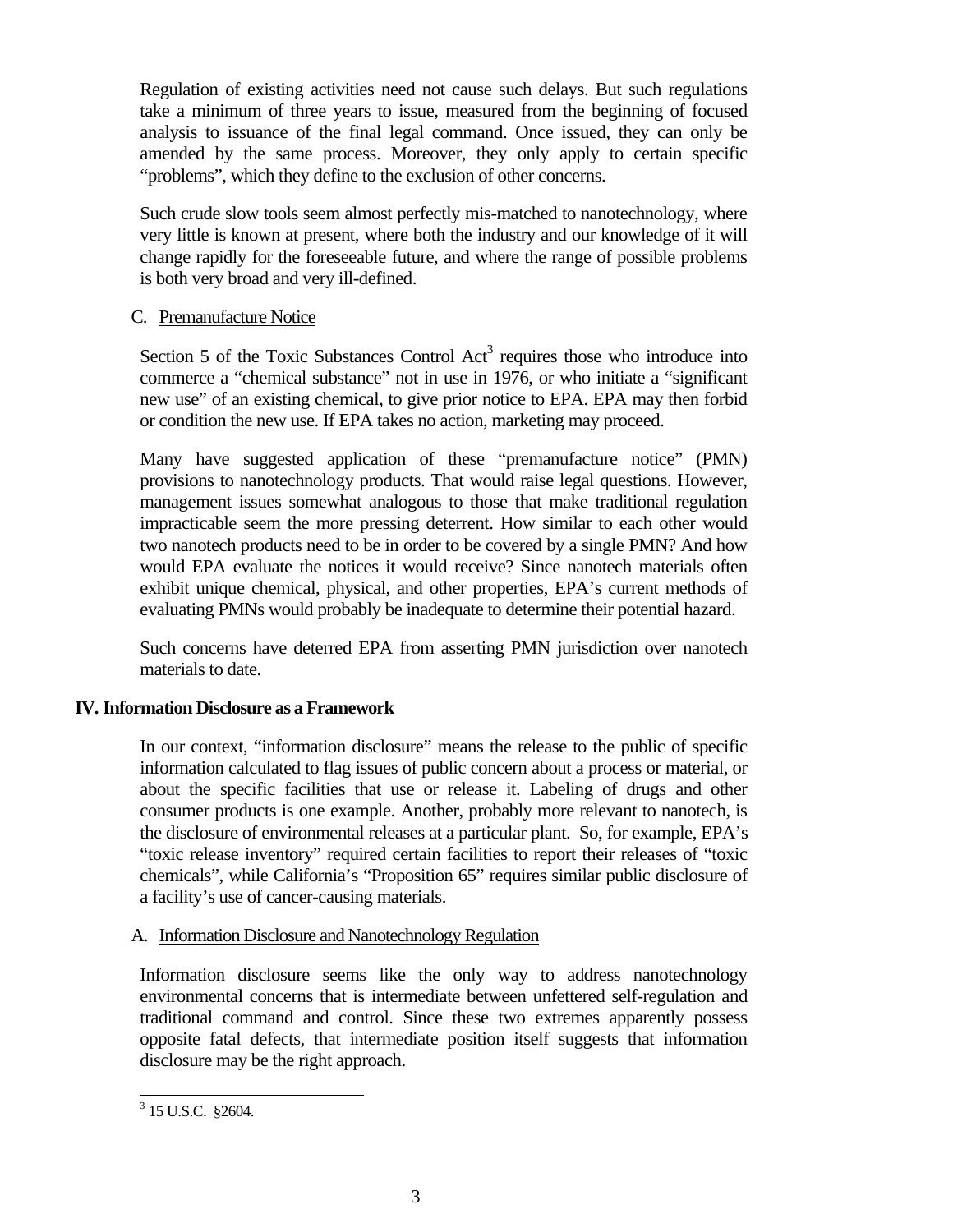Moreover, experience shows that information disclosure, in some important respects, would be well adapted to nanotechnology.

Disclosure approaches, unlike pure research, do not leave the suggestion that a certain activity warrants further analysis and (perhaps) control to emerge by itself from data compiled for other purposes. On the other hand, they do not require regulatory agencies to undertake the exhaustive analysis of issues and control approaches that imposition of mandatory controls requires. Indeed, they do not directly require any controls at all.

An approach that proceeds by flagging issues as the data generates them, rather than by attempting to issue controls, is far better adapted than top-down regulation to address a field in which both the activities of concern, and information concerning them, will be changing rapidly for a long time.

Information disclosure can be expected to address social problems effectively to the extent that companies and communities prove willing and able to take reasonable action in response. That condition, too, seems met for nanotechnology.

The industry will be composed largely of technically sophisticated firms well aware that nanotech's long-term future depends on maintaining public confidence in its safety. These firms will generally be possible to respond at acceptable cost to disclosure concerns, through further research, controls, or some combination of the two.

Similarly, states and local communities will be aware of the potential benefits of nanotechnology, and should therefore be careful not to damage their chances of attracting the industry by over-reacting to disclosures. And where control requirements seemed worth considering, these jurisdictions have long experience in regulating the types of environmental releases and exposures through which any health or environmental harms from nanotechnology might result<sup>4</sup>.

An information disclosure program for nanotechnology would decentralize the job of reacting to potential concerns to the firms and local communities concerned. The result would be quicker decisions that no control was needed, and quicker control decisions, than would ever be possible through a top down regulatory approach. This approach would also allow different approaches to a debatable problem to be tried in different areas, and subjected to the test of experience, thus providing a basis for eventually selecting the best approach in those hopefully rare or nonexistent cases where generic federal regulation might prove necessary.

#### B. The Problem of Agency Discretion

l

The framers of existing disclosure programs designed them to minimize any need for the administering agency to make and publicize discretionary judgments about the

 $<sup>4</sup>$  That capacity to regulate where regulation seemed warranted would, in its turn, motivate the industry</sup> to address disclosure concerns to ward off regulation.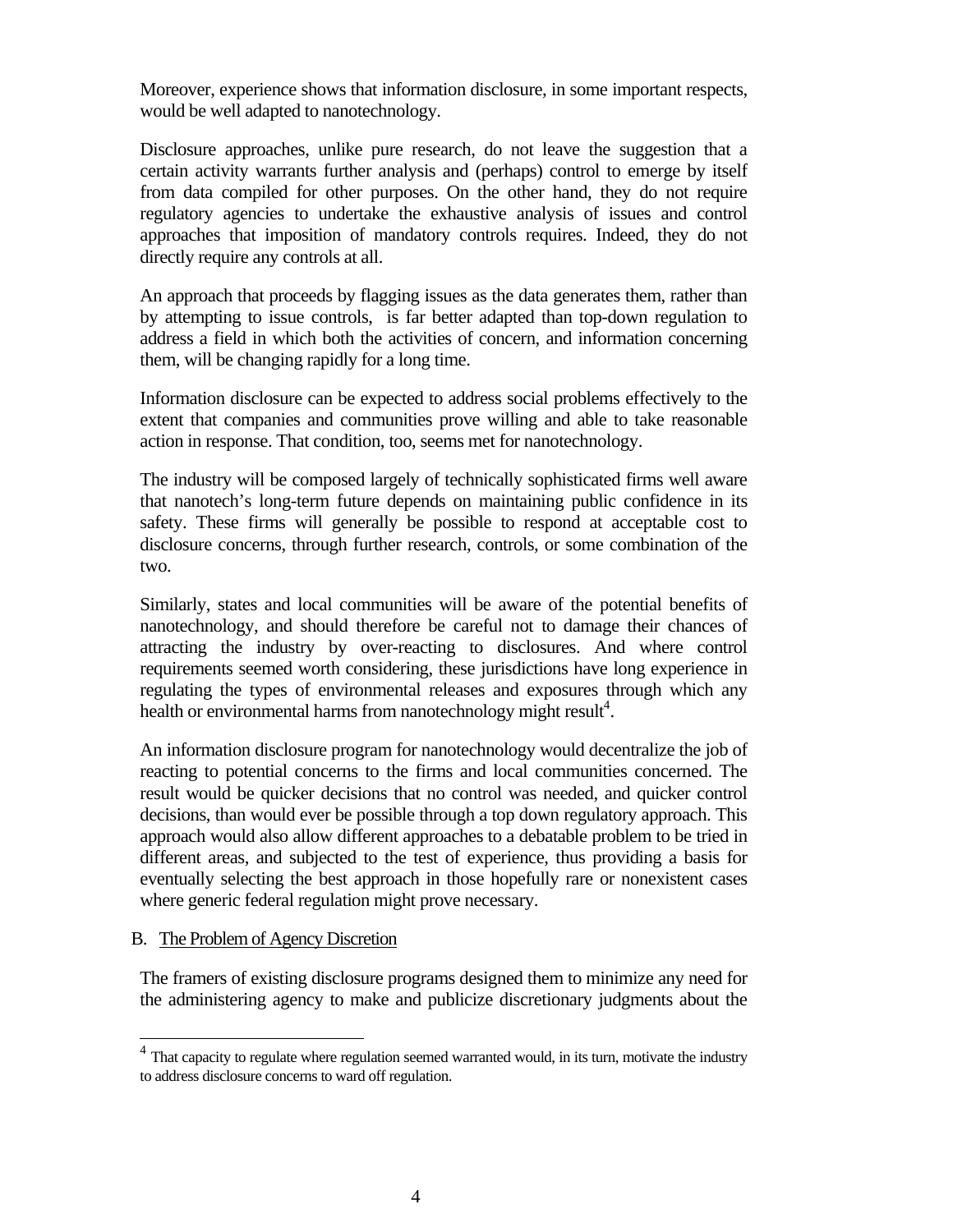risk of various activities. Both TRI and Proposition 65 operate through automatic disclosure of information furnished by the regulated entities themselves, according to very precise legislative specifications, without any intervening massaging by government agencies. Moreover, the agencies themselves have been most reluctant to issue risk judgments even when they had clear legal power to do so.

This approach would never work for nanotechnology. The rapid evolution of new knowledge will require a disclosure organization that can change the "disclosure list" of nanomaterials of concern as knowledge advances and new materials come on the market. Such an agency might also need the ability to vary the extent and manner in which specific facilities were described to the public. In short, it would need the ability to distinguish in its disclosures between materials and releases of more and of lesser concern.

There are no fundamental operational or legal barriers to such flexibility. A decision to require disclosure of a given activity requires answering many fewer questions than a decision to regulate it in a particular manner, and should be easier to make for that reason alone. Moreover, since disclosure by itself does not impose any legal obligations, it does not require the detailed procedures and court challenges that attend the actual imposition of federal controls.

Nevertheless, powerful forces might oppose such flexibility as they have in the past. They could include an understandable fear among industry members that technical judgments would be inaccurate, or would be crafted to spread unnecessary public alarm5 , as well as less legitimate concerns about being "singled out" by disclosure even when the disclosure was objectively phrased and supported by facts. They might also include agency reluctance, based on feelings of political weakness and fears of political retaliation, to make and publicize controversial judgments of whatever nature. Finally, bureaucratic inefficiency and inertia might defeat even good faith agency efforts to master a developing data base and make responsible judgments about disclosure.

On the other hand, all major participants in the nanotechnology debate seem to want a moderate and non-regulatory approach. Industry does not oppose all public oversight, while environmental groups have not supported mandatory regulation. This general desire for a middle ground could provide broad backing for an information disclosure program that would give the administering agency the legitimacy, and therefore (one hopes) the political courage to make it work. Indeed, no other realistic alternative suggests itself.

Any disclosure program could be constructed to affirmatively address stakeholder concerns. It would be presumptuous in this short paper to offer any hard-edged prescription for doing that. Here, however, are some suggestions just to show the types of approaches that might be possible:

<sup>&</sup>lt;sup>5</sup> In fact, the framers both of the TRI and of Proposition 65 deliberately required the use of somewhat alarmist language in the required disclosures, presumably to maximize the incentives to reduce the pollution releases being addressesd. .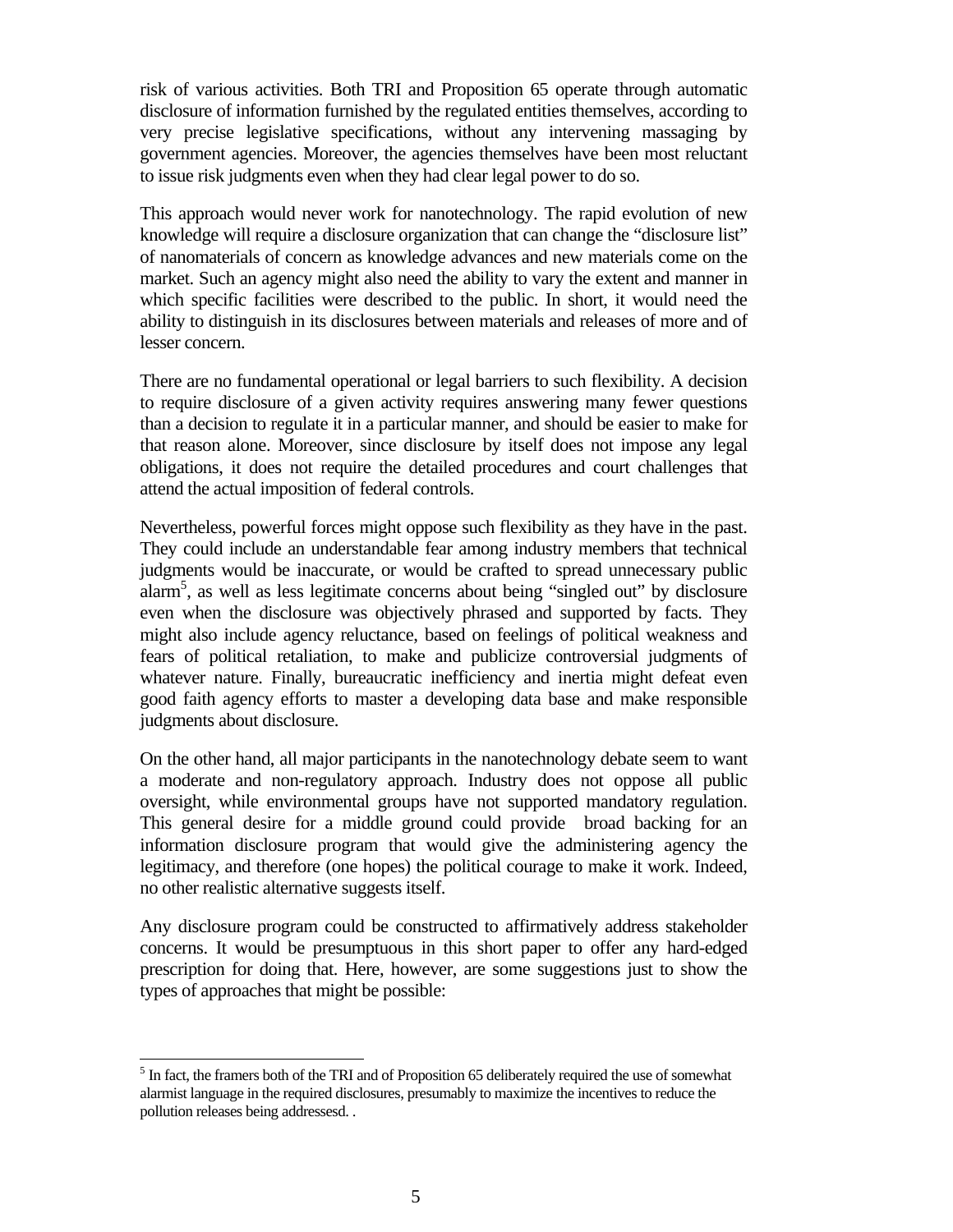- 1. The program could prescribe in advance the types of information, or information gaps, that would lead either to disclosure of concerns about a chemical, or to disclosure of the facilities that used or released it, with heightened disclosure keyed to heightened concerns. By defining the "disclosure spectrum" in advance, this would assure consistent treatment of cases, and a degree of scientific support for decisions.
- 2. The program could prescribe in advance the form of words to be used in characterizing activities of concern, so as to avoid the use of unduly alarmist language.<sup>6</sup> (That in turn would require limiting to a small number the categories of "activities of concern", so as to make standard formulas workable. Use of a small number of "disclosure categories" would also tend to give the system predictability and make decisions simpler.)
- 3. Disclosure requirements could be proposed for public comment, thus providing a forum for correcting technical defects before final action. At the same time, even the proposal of disclosure on a given topic would begin to focus responsive attention on it.
- 4. Disclosure requirements could be reviewed by a scientific advisory body either before or after they took effect. Alternatively, the entire task of running the disclosure system could be assigned to a new and scientifically literate body created for that purpose.
- 5. The administering agency could be required to issue an annual report on a specified date fixing the coming year's disclosure obligations. This in turn would help to force decisions and overcome the forces of bureaucratic inertia, as well as providing a predictable schedule for updating disclosure requirements.
- 6. Thresholds for disclosure based on levels of production or facility size could be established. (However, because nanotech materials can have very high activity in proportion to their mass, these thresholds might need to be lower than they are when addressing other materials.)

### C. Information Disclosure as Part of a Larger Approach

l

An information disclosure approach would provide a natural overall setting and complement to the three current approaches to nanotechnology summarized earlier.

1. Information disclosure would provide a mechanism for giving real-world significance to the research program that everyone supports, without attempting to use it for regulation prematurely.

2. A disclosure program would defer any need for broad federal regulation, by empowering more flexible and small scale approaches to problems, while simultaneously generating the experience that could serve to make any future regulations more rational, should they prove necessary. Indeed, the **existence** of a

<sup>&</sup>lt;sup>6</sup> EPA has adopted such a formulation for required disclosures under the Safe Drinking Water Act.